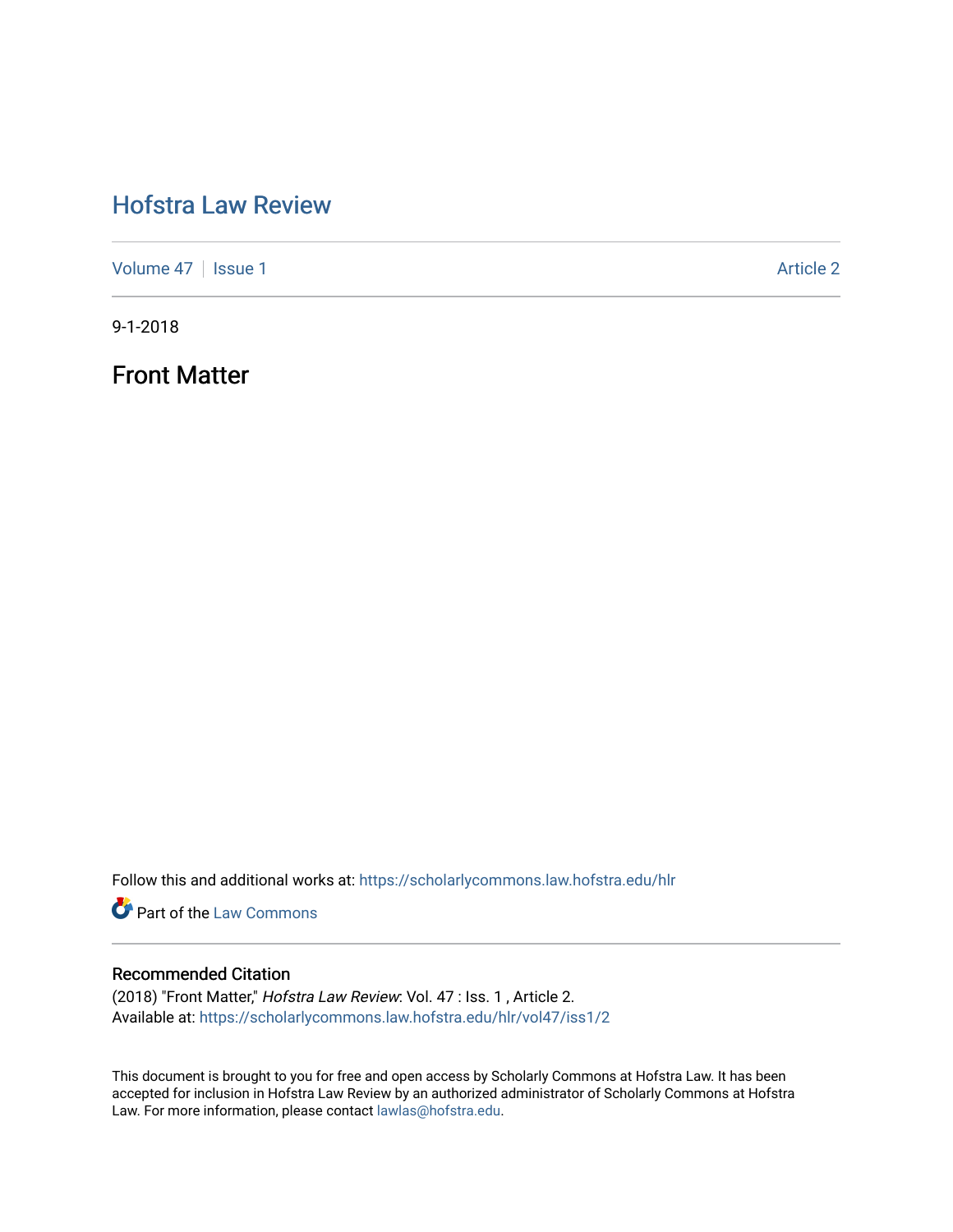# HOFSTRA **lAW** REVIEW

Volume 47, No. **1** Fall **2018**

 $\sim 10^{-1}$ 

HEMPsTEAD, NEW YORK 11549

 $\bar{r}$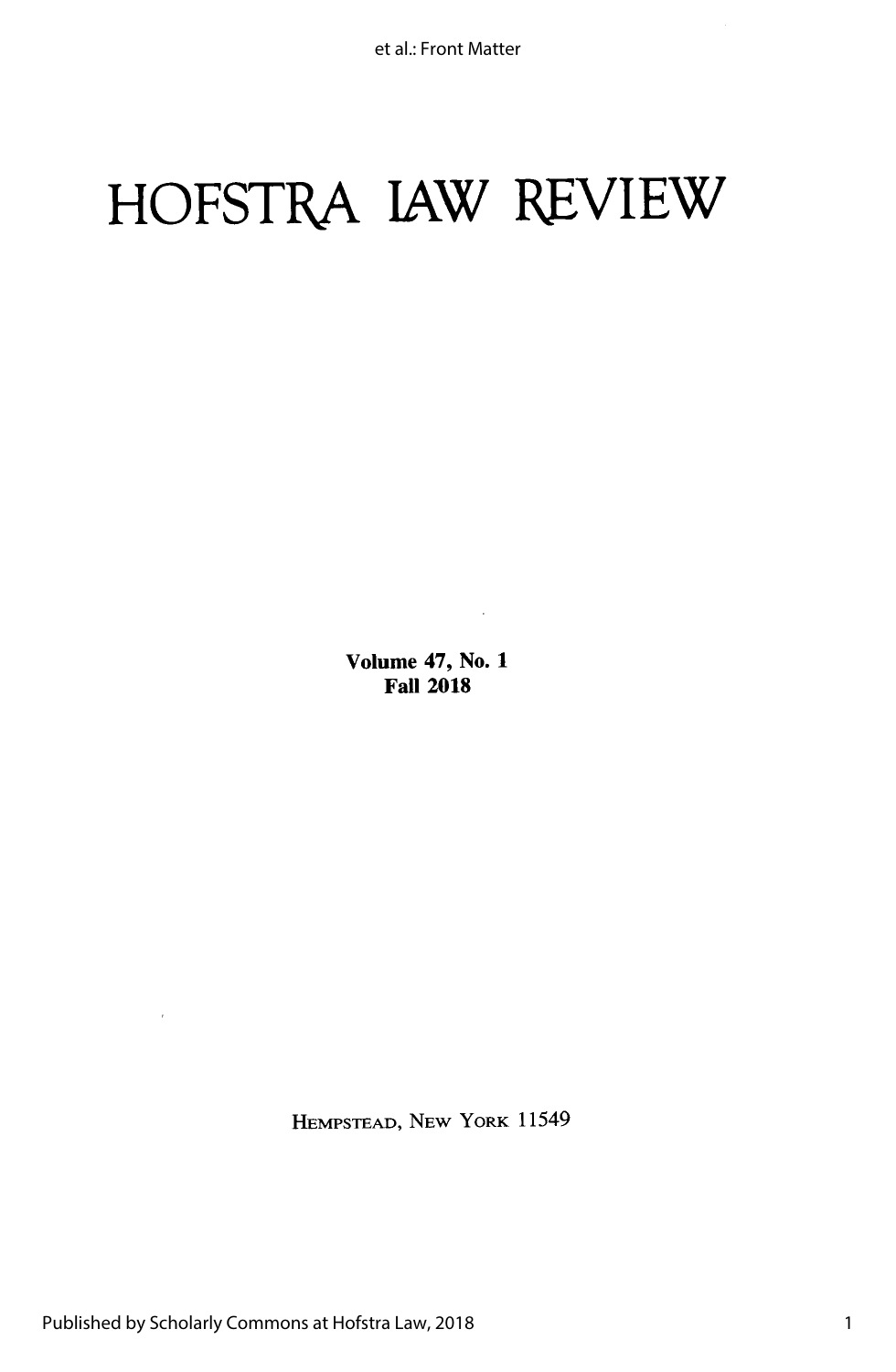The *Law Review* is pleased to consider unsolicited manuscripts for publication. All manuscripts should conform to *The Bluebook: A Uniform System of Citation,* 20th Edition. Manuscripts should be addressed to: Managing Editor of Articles, *Hofstra Law Review,* Maurice A. Deane School of Law at Hofstra University, 121 Hofstra University, Hempstead, New York 11549. Unsolicited manuscripts will not be returned except upon specific request at time of submission.

*The Hofstra Law Review* (ISSN 0091-4029) is published quarterly by the Hofstra Law Review Association. Maurice A. Deane School of Law at Hofstra University, 121 Hofstra University, Hempstead, NY 11549. Periodicals postage is paid at Hempstead, NY, and additional mailing offices. The current subscription rate is thirty-five dollars per volume. Postmaster: Send address changes to *Hofstra Law Review,* Maurice A. Deane School of Law at Hofstra University, 121 Hofstra University, Hempstead, New York 11549.

Individual issues are available from William S. Hein & Co., Inc., 2350 North Forest Road, Getzville, NY 14068, (800) 828-7571. Orders may also be placed by fax, (716) 883-8100, or by e-mail: order@wshein.com. Subscription renewals will be automatic unless notice to the contrary is received. **All** communications should be addressed to Business Editor, *Hofstra Law Review,* Maurice A. Deane School of Law at Hofstra University, 121 Hofstra University, Hempstead, New York 11549.

© 2018 by the Hofstra Law Review Association.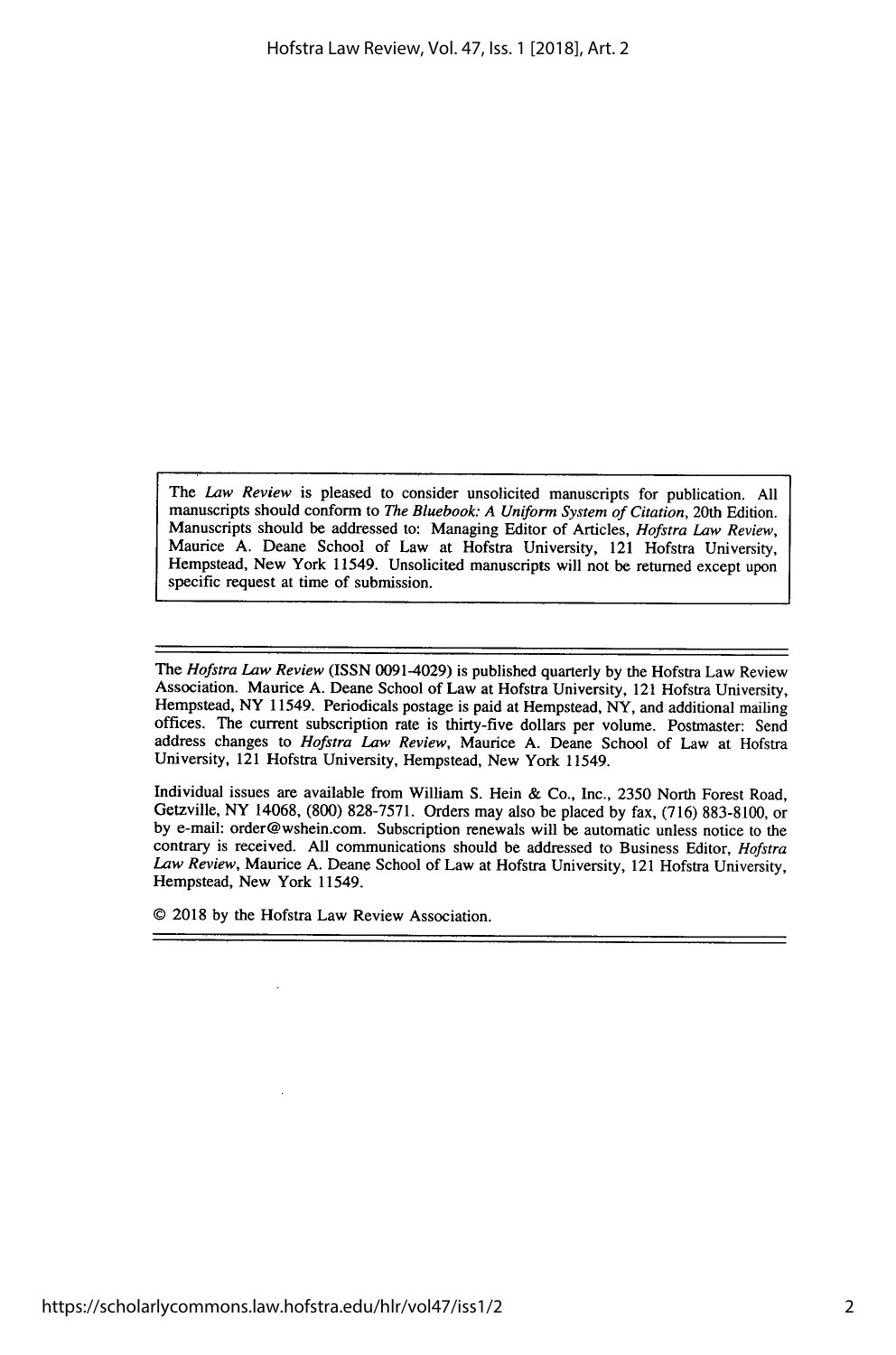# **HOFSTRA LAW REVIEW**

Volume 47, No. **1**

Fall **2018**

*Editor-in-Chief* HUNTER BLAIN

*Managing Editor of Articles* YAROSLAV MANKEVYCH

*Senior Articles Editor* **SHAYLIN** Y. FRENCH

*Articles Editors* BRENDAN CATALANO ALEXANDRA M. **DAVIDSON** MATTHEW B. NEVOLA

*Business Editor* JOHN ZEPKA

COOPER BINSKY **BRETr** COOPER

**ANTHONY CASTELLANO** JR. BRIANA **ENCK** MERISA **HARTUNG** KEVIN HoYos WILLIAM H. KRAUSE VI

ALEXANDER ANDREWS ANDREW BORRUSo BRITTANY A. CANGELOSI SHANNON CARBOCCI ZACHARY **CRANE** AMY M. ELSAYED CASSANDRA **MIA** FICANO TESS C. GAVIN GIANNA GuLLI MICHAEL J. GuzowsKi **TED** HILLEBRAND GABRIELLA MARGAUX-PÉREZ KLEIN EMILY M. **KNIGHT**

*Senior Research Editor* DANIELLE L. LEAVY

*Research Editors* JENNA DYSART ZACHARY SIDER

*Senior Associate Editors* **JEAN DENISE KREBS** 

> *Associate Editors* **CODY** LEHRER NIRUPA PERSAUD JESSICA RAPP LUCAS ROCK

*Staff* KIERAN LANG KARIN D. LEMON EVAN **Li BRENDAN** LoPUzzo BRENDAN R. MAHON REBECCA L. MARKS SARAH H. MOLLER **KENNY** Moy MADELYN A. NICOLI **MICHELLE PAGE NINA J.** PATEL KYAN R. PEFFER

*Senior*

*Managing Editor of Staff* KAYLEY B. SULLIVAN

> *Notes Editor* VERONICA **PAREJA**

*Notes Editors* CHRISTOPHER M. ABIUSO **MATTHEW MURRAY** REBECCA L. STEIN

> *Alumni Affairs Editor* BENJAMIN G. DANIELI

ANDREW T. LIDOWSKY ELIZABETH RIZZO

JACLYN M. RUGGIRELLO OZDEN SAMUR-LABRUNA NICHOLAS L. TELANO ERIK J. ZAKARIN CHRISTOPHER ZITZ

**JP** RAYNAL LUKE E. RECORD JEFFREY ROSENHECK SABRINA J. SALAMA AARON J. SHUBERT JULIANA R. SPANO **JAMES** P. **STEVENS** CHARLES L. SUTTER JOSEPH A. TAGLIENTI MATTHEW J. TRUDEAU **LINDSAY A. WASSERMAN** KRYSTA WOODCOCK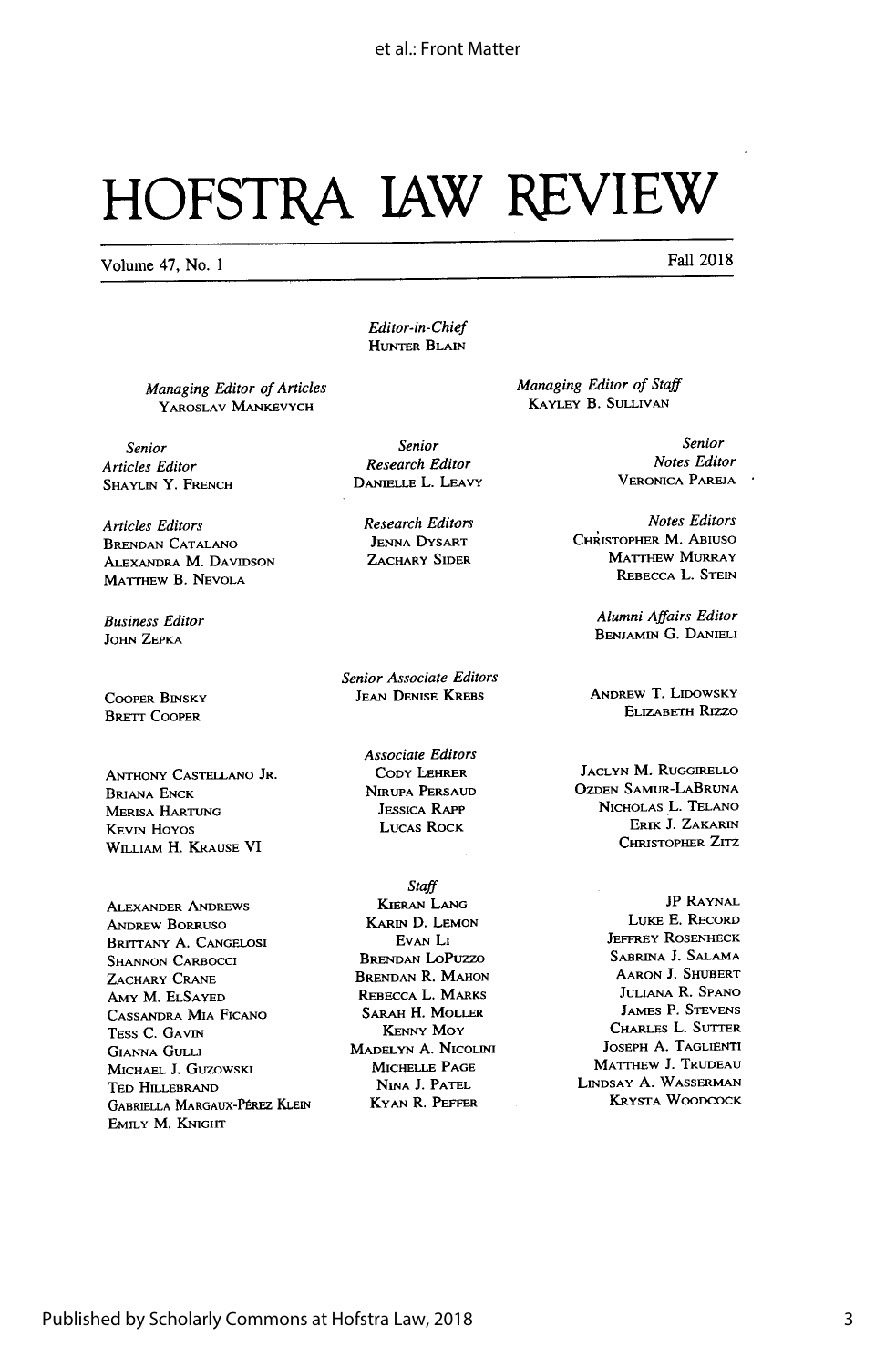### **MAURICE A. DEANE SCHOOL OF LAW HOFSTRA UNIVERSITY**

#### ADMINISTRATIVE OFFICERS

Judge A. Gail Prudenti, B.A., LL.B., *Dean, Executive Director of the Center for Children, Families and the Law*

Julian Ku, B.A., J.D., *Senior Associate Dean for Academic Affairs, Faculty Director of International Programs, and Maurice A. Deane Distinguished Professor of Constitutional Law*

Tobie-Lynn Accardi, B.F.A., *Senior Creative Director*

Hazel Amadias, B.S., M.B.A., *Assistant Director of Financial Aid*

Joseph Amandola, B.S., *Director of Facilities*

Roni Amit, B.A., M.A., Ph.D., J.D., *Clinical Fellow, Deportation Defense Clinic*

Adonza S. Anderson, *Senior Director of Enrollment Management*

Yvonne V. Atkinson, B.S., M.S., *Office Manager/Paralegal, Law School Clinical Program*

Andrew E. Berman, B.A., M.B.A., *Assistant Dean for Communications*

Lisa Berman, B.A., *Associate Dean for External Relations*

Judith N. Black, B.S., *Senior Director of Event Management and CLE Director*

Donna Brower, B.S., M.S., *Director of Development*

Amy Brown, B.A., J.D., *Special Projects Coordinator*

Cara Caporale, B.A., J.D., *Visiting Assistant Professor of Academic Success and Assistant Director of Academic Support*

Christopher Caruso, B.A., J.D., *Senior Associate Dean for Career Services, Compliance, and Strategic Initiatives*

Wendy Chaite, B.S., J.D., *Director of Career and Professional Development*

Janet Dolgin, B.A., M.A., Ph.D., J.D., *Jack and Freda Dicker Distinguished Professor of Health Care Law; Professor of Science Education, Hofstra Northwell School of Medicine; Co-director, Hofstra Bioethics Center; and Director, Gitenstein Institute for Health Law and Policy*

Lissette Eusebio, B.S., J.D., *Clinical Fellow, Deportation Defense Clinic*

Deborah Grattan, B.A., *Monroe H. Freedman Institute for the Study of Legal Ethics Coordinator* Robert Harrison, B.A., J.D., *Associate Dean for Enrollment Management*

Charles Hill, B.A., J.D., *Director of Career and Professional Development*

Vernadette Home, B.A., J.D., *Senior Director of Career and Professional Development and Diversity Initiatives*

Heather Johnson, B.A., M.A., *Assistant Director of International Programs and Student Affairs Coordinator*

Brian T. Kaspar, B.S., M.B.A., *Associate Dean for Academic Records and Registrar*

Patricia A. Kasting, B.A., J.D., M.L.S., *Reference Librarian*

Melissa Kessler, B.A., M.A., *Associate Director of the Gitenstein Institute for Health Law and Policy, and Coordinator of Hofstra Bioethics Center*

Laura Lanzillotta, *Director of Administrative Services*

Ryan Larson, B.A., J.D., *Associate Director of Enrollment Management*

Nicole Lefton, B.A., J.D., *Director of Academic Support and Bar Exam Preparation and Assistant Professor of Academic Support and Bar Preparation*

Allyson Taylor Schwartz Lehrer, B.A., M.A., *Director of Alumni Relations and Annual Giving*

Rou-Chia P. Lin, B.A., M.L.S., *Access and Collection Services Librarian*

Michele LoFaso B.A., J.D., *Senior Director of Student Affairs*

C. Benjie Louis, B.A., J.D., *Visiting Professor of Academic Support and Bar Preparation Program* Maricia McCoy, *Counselor/Recruiter for Enrollment*

Megan Meighan, B. S., J.D., *Associate Director of Enrollment Management*

Shazam Mohammed, B.A., M.B.A., *Assistant Director of Information Technology Services*

Lisa Monticciolo, B.A., J.D., *Dean of Students and Diversity and Inclusion Officer*

Jacob Nunnally, B.A., M.A., M.L.S., *Assistant Director of Access and Collection Services*

Lisa Petrocelli, B.A., J.D., *Managing Attorney and Project Director*

Bonita Ricks, A.A.S., *Executive Assistant to the Dean*

Mary T. Ruggilo, B.A., J.D., *Senior Associate Dean for Finance*

Franca Sachs, B.A., J.D., *Assistant Dean for Experiential Programs*

Isaac Samuels, B.A., J.D., M.L.S., *Reference Librarian*

Courtney Selby, B.A., J.D., M.L.I.S., *Associate Dean for Information Services, Director of the Law Library and Associate Professor of Law*

Kenneth J. Selvester, B.A., M.A., *Associate Director of Communications*

Anthony Serrano, B.S., J.D., *Executive Director and Senior Attorney for the Hofstra Law-Northwell Medical Legal Partnership*

Kevin Shelton, B.A., M.A., J.D., M.S.L.I.S., *Reference and Government Documents Librarian*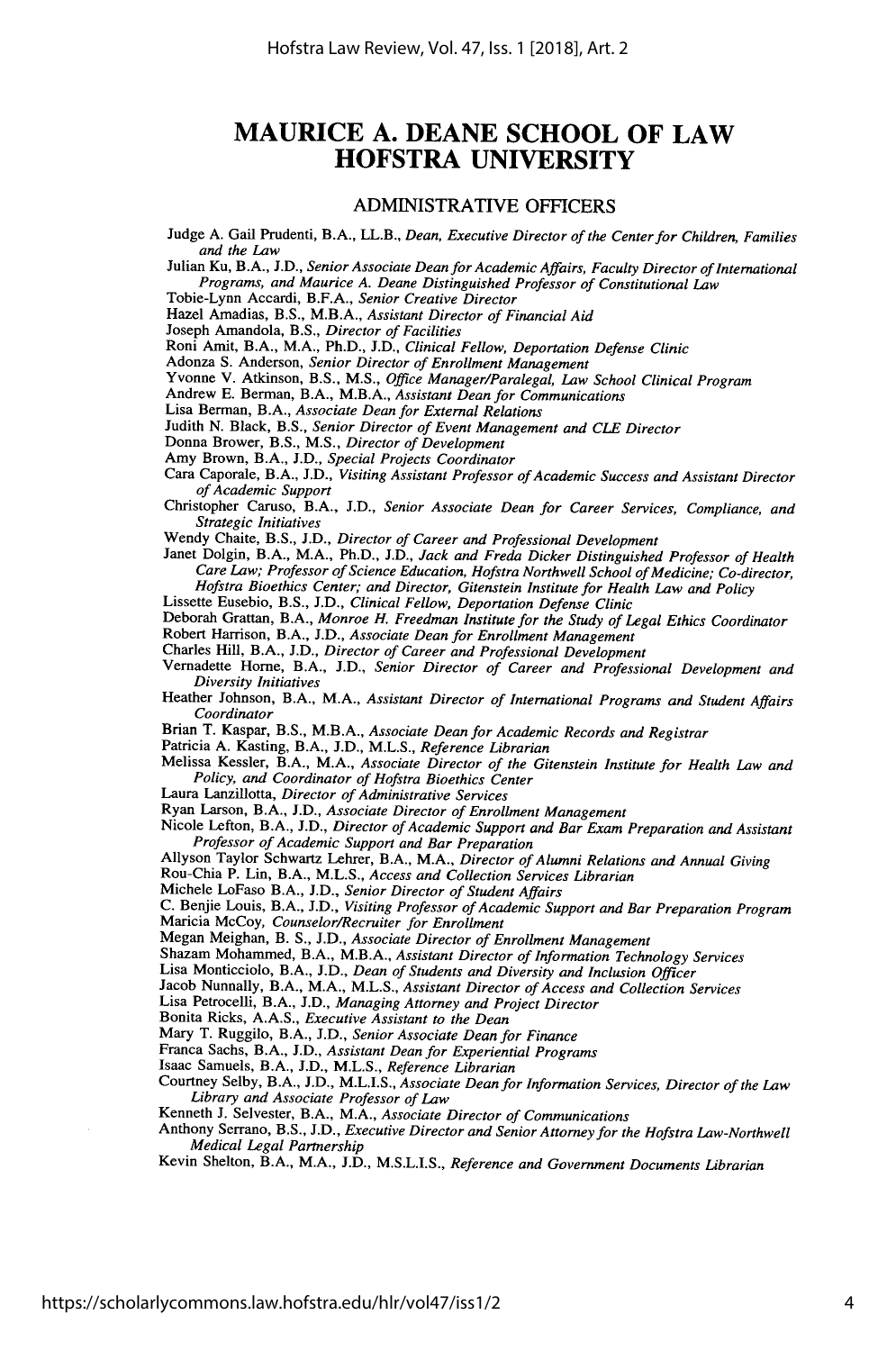#### et al.: Front Matter

Jackson Snellings, B.A., M.P.S., *Director of Information Technology Services*

Lisa A. Spar, B.A., J.D., M.S., *Assistant Director for Reference and Instructional Services*

Regina Stuart, B.A., J.D., *Director of Public Service Career Planning*

Daphne Telfeyan, B.A., J.D., *Assistant Dean for Career Development and Employer Relations* John Tsiforas, B.A., J.D., *Director of Distance Education, Director of Analytics and Program Evaluation, and Visiting Assistant Professor of Academic Success*

Michael G. Wagner, B.S., *Senior Webmaster Developer*

Ka Fei Wong, B.A., J.D., *Attorney-in-Charge, Pro Se Clinic* Ellen Yaroshefsky, B.A., J.D., *Howard Lichtenstein Distinguished Professor of Legal Ethics, Executive Director of the Monroe H. Freedman Institute for the Study of Legal Ethics*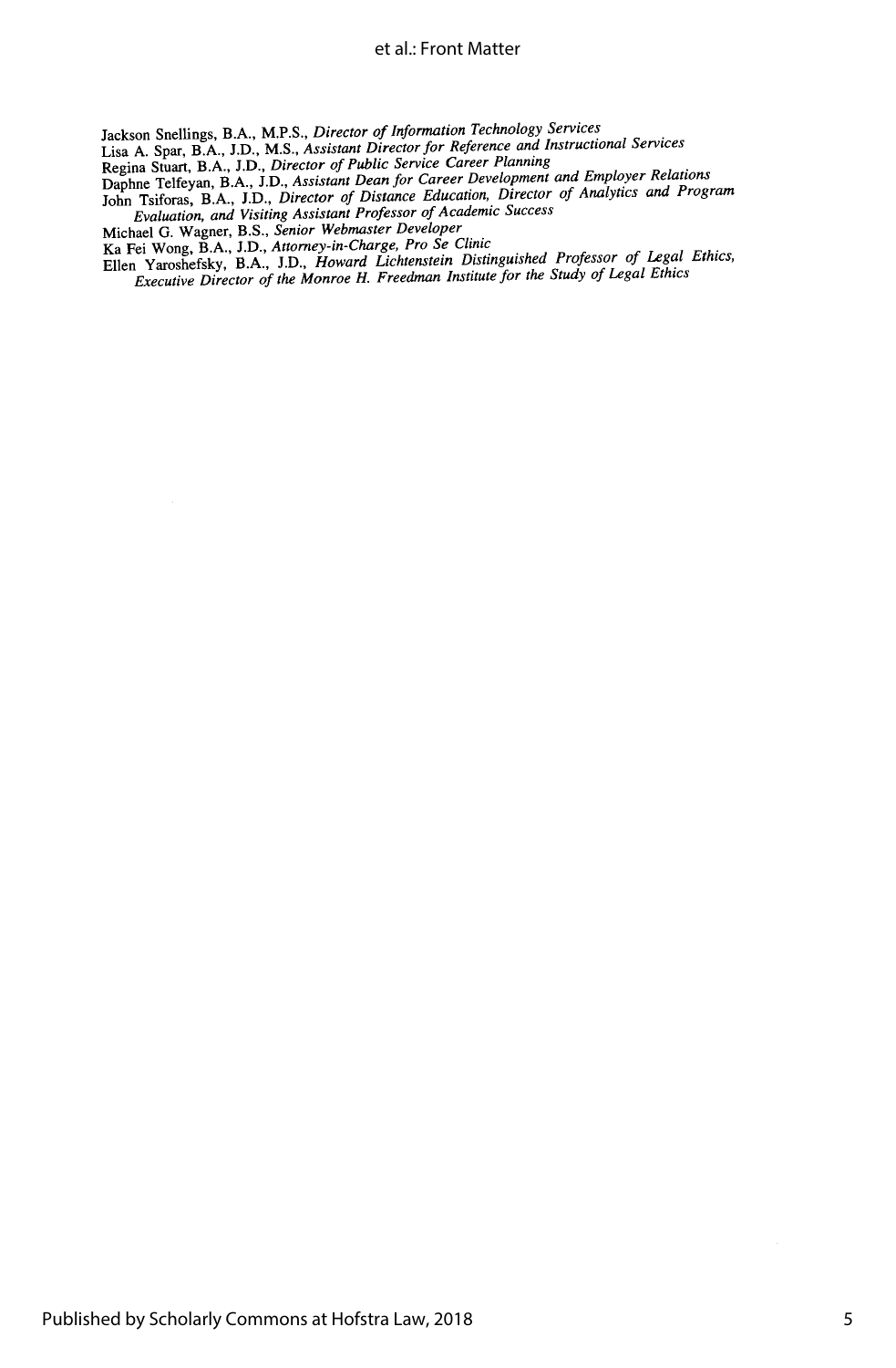#### FACULTY

- Miriam Albert, B.A., J.D., M.B.A., LL.M., *Professor of Skills and Faculty Advisor for the J.D.1 M.B.A. Program*
- Barbara S. Barron, B.A., M.A., J.D., Professor of Skills, Director of the Trial Techniques Program, Director of Student Advocacy Programs, and Faculty Advisor to Moot Court Board<br>Robert A. Baruch Bush, B.A., J.D., Harry H.
- *Alternative Dispute Settlement Law*
- Victoria Brown-Douglas, B.S., J.D., *Visiting Assistant Professor of Law*
- 
- Alafair S. Burke, B.A., J.D., *Professor of Law*
- Julianna Campagna, B.A., M.A., J.D., *LL.M., Professor of Legal Writing and Assistant Faculty Director of International Programs*
- 
- Robin Charlow, A.B., J.D., *Professor of Law*
- Ronald J. Colombo, B.S., J.D., *Professor of Law, Associate Dean for Distance Education, and Hofstra Research Scholar*
- Janet L. Dolgin, B.A., M.A., Ph.D., J.D., Jack and Freda Dicker Distinguished Professor of Health<br>Care Law; Professor of Science Education, Hofstra Northwell School of Medicine; Co-director,<br>Hofstra Bioethics Center; and D
- 
- 
- Brenner Fissell, B.A., M.Phil., J.D., *Associate Professor of Low*
- 
- Akilah N. Folarni, B.A., J.D., *Professor of Law*
- Eric M. Freedman, B.A., J.D., M.A., *Siggi B. Wilzig Distinguished Professor of Constitutional Rights and John DeWitt Gregory Research Scholar*
- Leon Friedman, A.B., LL.B., *Joseph Kushner Distinguished Professor of Civil Liberties Law* Linda Galler, B.A., J.D., LL.M., *Max Schmertz Distinguished Professor of Law*
- 
- Mitchell Gans, B.B.A., J.D., *Rivkin Radler Distinguished Professor of Law*
- 
- 
- John DeWitt Gregory, B.A., J.D., Distinguished Professor Emeritus of Law<br>Jennifer A. Gundlach, B.A., J.D., Stephen and Emily Mendel Distinguished Professor of Access to<br>Justice and Clinical Professor of Law
- *Michael Haber, B.A., M.A., J.D., Associate Clinical Professor of Law and Attorney-in-Charge, Community and Economic Development Clinic*
- James Edward Hickey, Jr., B.S., J.D., Ph.D., *Professor of Law*
- Bernard E. Jacob, B.A., J.D., Ph.D., *Distinguished Professor Emeritus of Law*
- Susan H. Joffe, B.A., M.A., J.D., *Professor of Legal Writing*
- 
- Stefan Krieger, B.A., J.D., Richard J. Cardali Distinguished Professor of Trial Advocacy, Director of the Center for Legal Reasoning, and Director Emeritus of Hofstra Clinical Programs<br>Julian Ku, B.A., J.D., Senior Associa
- 
- *Programs, Maurice A. Deane Distinguished Professor of Constitutional Law* Eric Lane, B.A., M.A., J.D., LL.M., *Eric J. Schmertz Distinguished Professor of Public Law and Public Service*
- Nicole Lefton, B.A., J.D., *Director of Academic Support and Bar Preparation and Assistant Professor of Academic Support and Bar Preparation*
- 
- Theo Liebmann, B.A., J.D., *Clinical Professor of Law and Director of Clinical Programs* Claude (Benjie) Louis, B.A., J.D., *Visiting Assistant Professor of Academic Support and Bar Preparation Programs*
- Malachy T. Mahon, B.A., J.D., *Founding Dean Emeritus*
- Irina D. Manta, B.A., J.D., *Professor of Law and Director of the Center for Intellectual Property Law, Research Fellow, and Associate Dean for Research and Faculty Development*
- 
- Richard K. Neumann, Jr., B.A., Dipl., J.D., LL.M., Alexander Bickel Distinguished Professor of Law<br>Elizabeth Nevins, B.A., J.D., Associate Clinical Professor of Law and Attorney-in-Charge, Criminal *Justice Clinic*
- Ashira Ostrow, B.A., J.D., *Peter S. Kalikow Distinguished Professor of Real Estate and Land Use, Executive Director of the Wilbur F. Breslin Center for Real Estate Studies, and Hofstra Research Scholar*
- Gary Port, B.A., J.D., *Visiting Assistant Professor of Law*
- 
- Andrew Schepard, B.A., M.A., J.D., Sidney and Walter Siben Distinguished Professor of Family Law and Director of Hofstra University Center for Children, Families, and the Law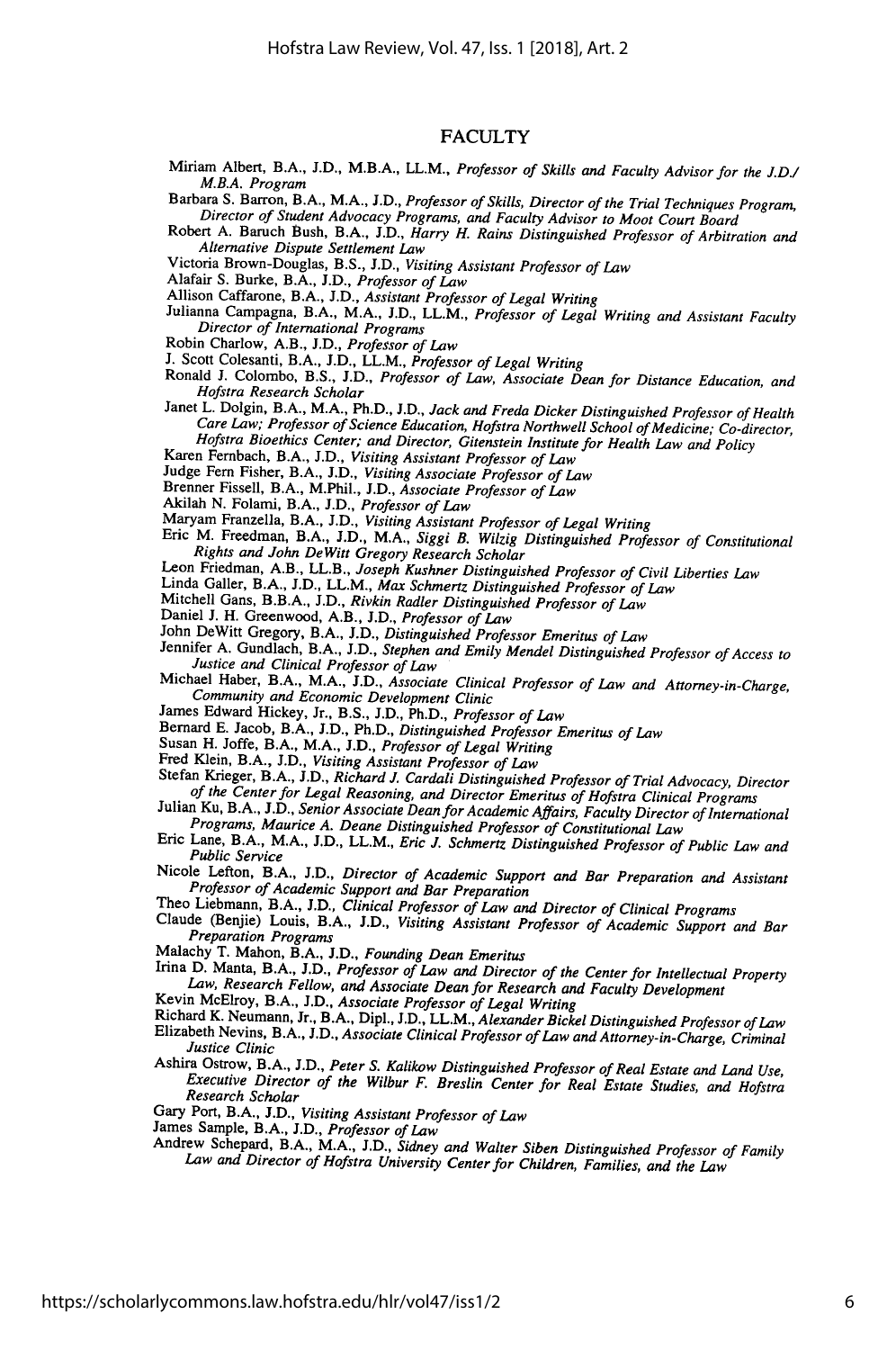- Courtney Selby, B.A., J.D., M.L.I.S., *Associate Dean for Information Services, Director of the Law Library, and Professor of Law*
- Matthew **A.** Shapiro, A.B., M.Phil., D.Phil., J.D., *Associate Professor of Law*
- Norman **I.** Silber, B.A., M.A., Ph.D., **J.D.,** *Professor of Law*
- Ronald H. Silverman, B.A., **J.D.,** *Distinguished Professor Emeritus of Law*
- Roy **D.** Simon, B.A., **J.D.,** *Distinguished Professor Emeritus of Law*
- Barbara Stark, B.A., J.D., LL.M., *Professor of Law and Hofstra Research Scholar*
- Amy R. Stein, B.A., **J.D.,** *Professor of Legal Writing, Assistant Dean for Legal Writing and Adjunct Instruction*
- Emily Stoltzenberg, A.B., M.Phil., **J.D,,** *Visiting Assistant Professor of Law and Center for Children, Families and the Law Research Fellow*
- Blair Thompson, B.A., **J.D.,** *Visiting Clinical Professor of Law for the Robert W. Entenmann Veterans Law Clinic*
- 

Emily Torstveit-Ngara, B.A., **J.D.,** LL.M., *Visiting Associate Professor of Law* John Tsiforas, B.A., **J.D.,** *Director of Distance Education, Director of Analytics and Program Evaluation, and Visiting Assistant Professor of Academic Success*

Vein R. Walker, B.A., M.A., Ph.D., **J.D.,** *Distinguished Professor Emeritus of Law and Director of the Research Laboratory for Law, Logic and Technology*

Lauris Wren, B.A., J.D., *Clinical Professor of Law and Director for the LGBT Fellowship*

Ellen Yaroshefsky, B.A., **J.D.,** *Howard Lichtenstein Distinguished Professor of Legal Ethics and Executive Director of the Monroe H. Freedman Institute for the Study of Legal Ethics*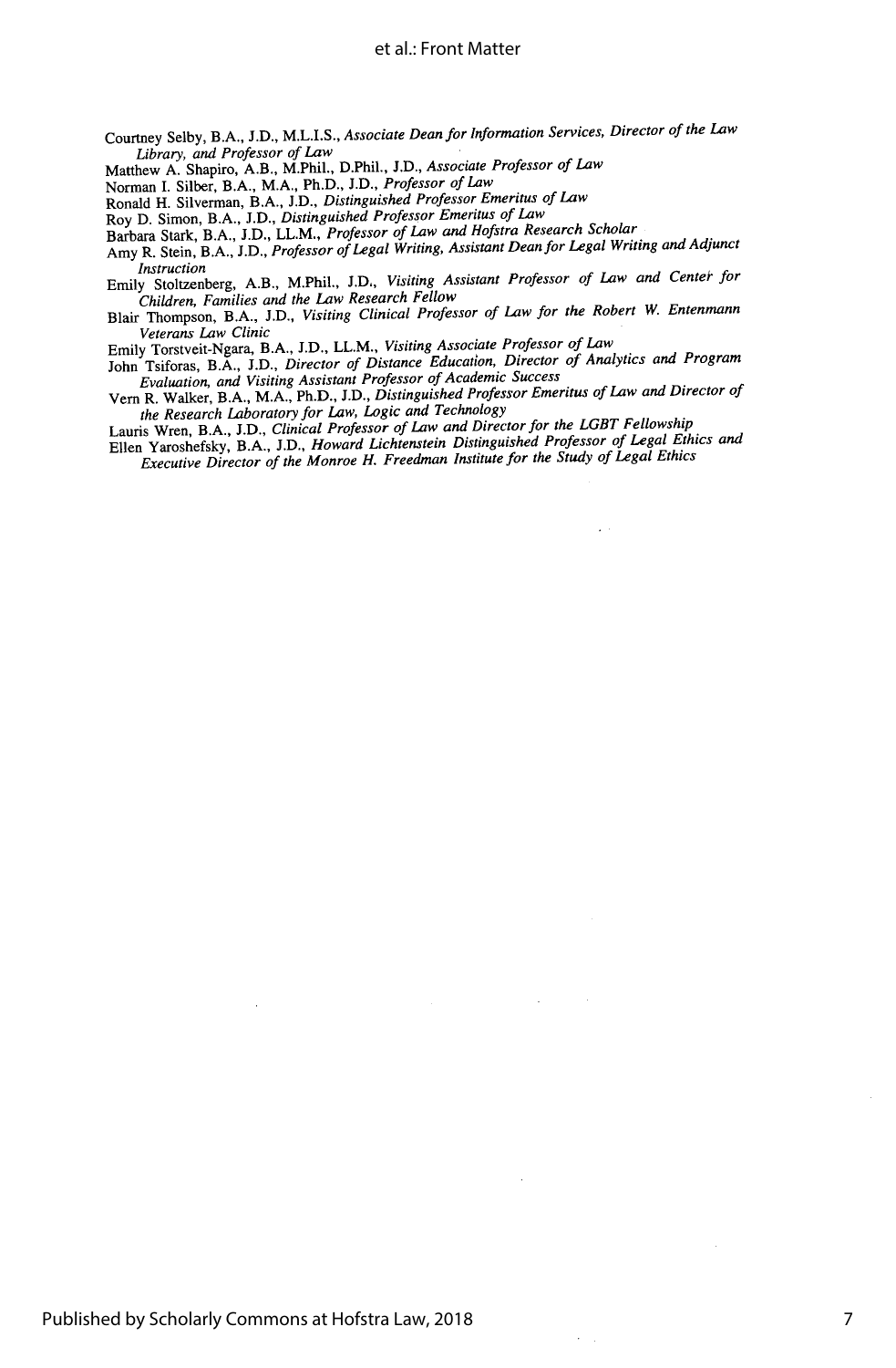Hofstra Law Review, Vol. 47, Iss. 1 [2018], Art. 2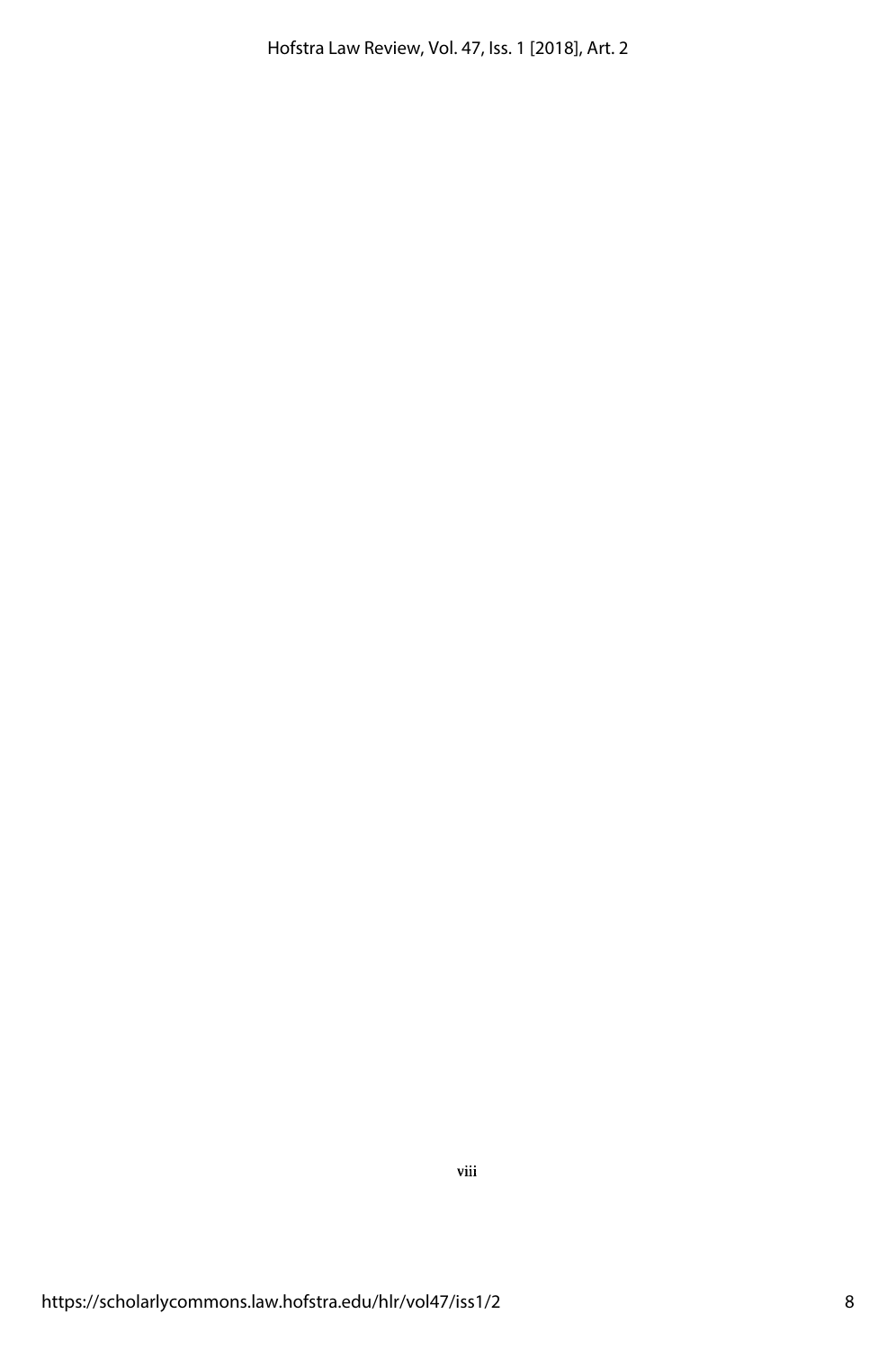# HOFSTPA **lAW** REVIEW

Volume 47, No. 1 Fall 2018

### **CONTENTS**

### **SYMPOSIA**

## MOVEMENT LAWYERING ROUNDTABLE SYMPOSIUM

| SYMPOSIUM INTRODUCTION Ellen Yaroshefsky                                                                                                                 | $\bf{1}$ |
|----------------------------------------------------------------------------------------------------------------------------------------------------------|----------|
| REBUILDING THE ETHICAL COMPASS OF LAW  Purvi Shah                                                                                                        | 11       |
| CASE STUDY 1: MOVEMENT GROUPS WITH FLAT,<br>INNOVATIVE GOVERNANCE STRUCTURES  Meena Jagannath<br>Sameer Ashar                                            | 19       |
| CASE STUDY 2: ADVISING GRASSROOTS<br>Marci Seville                                                                                                       | 33       |
| CASE STUDY 3: MOVEMENT LAWYERS AND<br>COMMUNITY ORGANIZERS IN LITIGATION:<br>ISSUES OF FINANCES AND COLLABORATION  Paul R. Tremblay<br><b>Baher Azmy</b> | 43       |
| CASE STUDY 4: LAWYER FOR A COALITION OF<br>ORGANIZATIONS WITH AN INFORMAL LEADER  Scott L. Cummings<br>Michael Haber                                     | 61       |
| CASE STUDY 5: COALITIONS AND CAMPAIGNS<br>A WORKERS' RIGHTS POLICY CAMPAIGN  Susan D. Carle<br>Sarah Leberstein                                          | 77       |
| CASE STUDY 6: WORKING WITH TRADITIONAL<br>Mary Yanik                                                                                                     | 91       |
| MOVEMENT LAWYERING READING GUIDE  Purvi Shah on Behalf of<br>The Center for Constitutional Rights<br>Edited by Ellen Yaroshefsky                         | 99       |